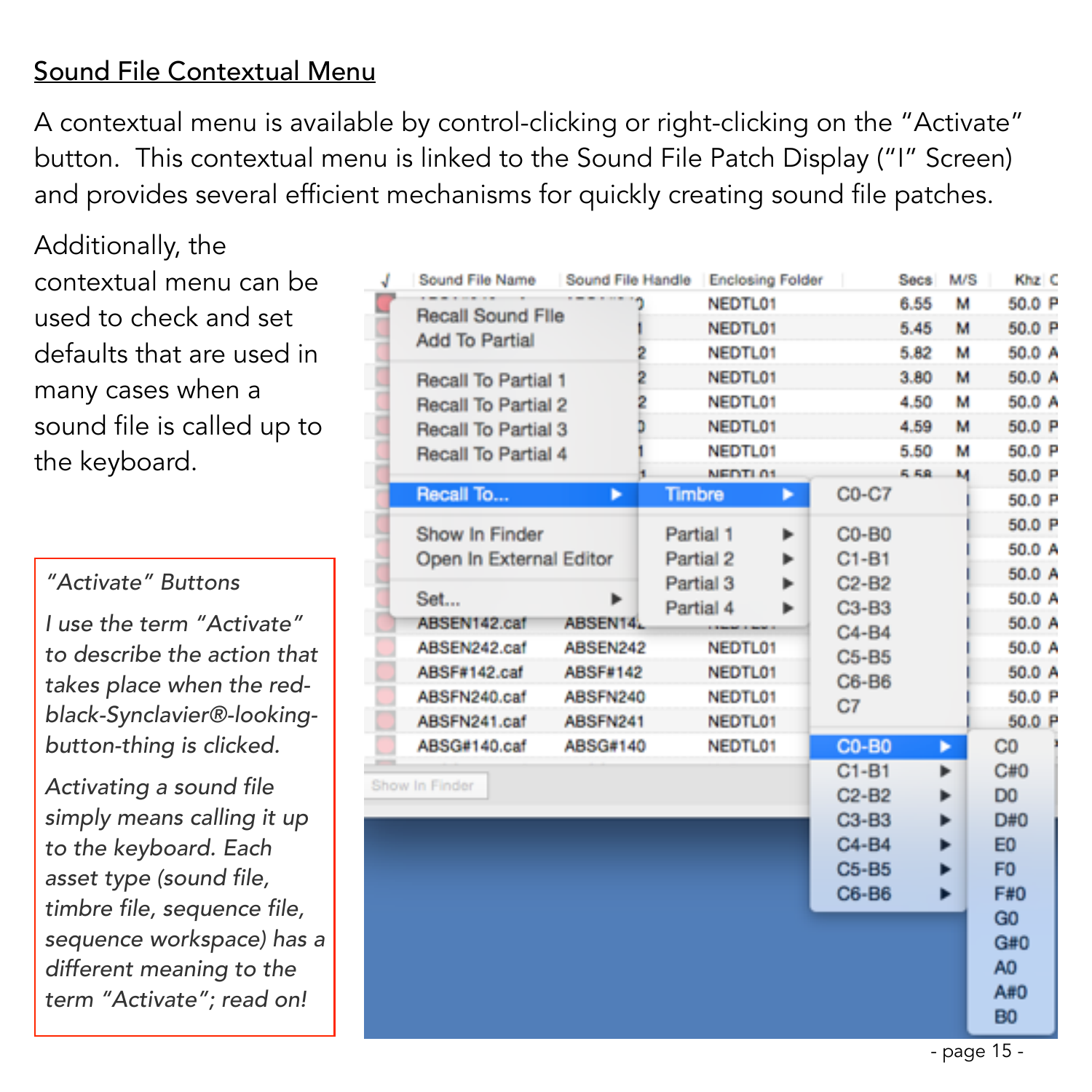# 4 Uses of the Sound File "Activate" Button

The activate button on the Sound File Tab operates slightly differently depending upon modifier keys (shift and option keys) and which screen of the Real Time Software is displayed. 4 modes are available.

1. Recall Sound File - The basic activate operation erases the keyboard timbre and assigns the sound file to the entire span of the keyboard. Middle A triggers the sound file at its original pitch.



Timbre

2. If you are on the Sound File Patch Display ("I" Screen) the sound file is

| Partial # 1:                                                               |             | Memory Le                       | <b>Categories</b>                                         | Begins With       |            |
|----------------------------------------------------------------------------|-------------|---------------------------------|-----------------------------------------------------------|-------------------|------------|
|                                                                            |             | File Start End Volume Transpose | Sound File Name                                           | Sound File Handle | Enck       |
| 1. ABSA#241 C0 B0 100.0 G0                                                 |             |                                 | ABSA#240.caf                                              | ABSA#240          | <b>NED</b> |
| 2. ABSAN142 C1 81 100.0 G1<br>3. ABSAN242 C2 B2 100.0 G2<br>4. ABSBN142 C3 | 83 100.0 G3 |                                 | Recall Sound File To Partial 1 Line 3<br>Add To Partial 1 |                   |            |

called up to the current line. In this case the start and end keys and transpose values are not changed; the file name is merely substituted.

Recall To...

3. If you are holding the option key the most recent "Recall To…"

operation is repeated (described below).

4. If your are holding the shift key the sound file s added to the current patch using the most recent recall settings.

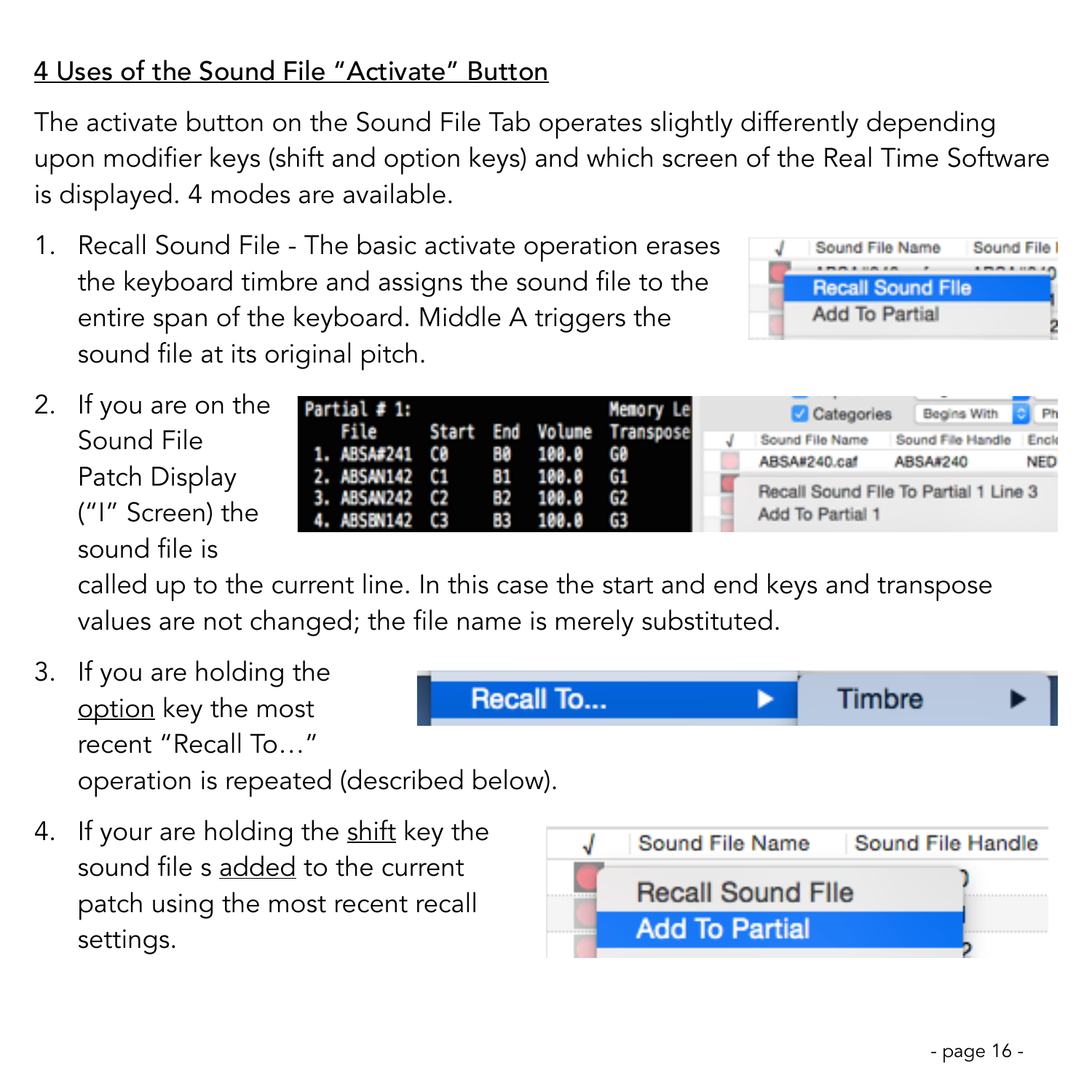### The "Recall To…" Submenu

The "**Recall To...**" submenu provides a powerful mechanism for quickly creating sound file patches. For example, a single menu selection can -

• direct the sound file to the entire timbre or just 1 partial; and



• specify the entire keyboard, an octave, or a diatonic or chromatic range.

Additionally, the most recent recall command is memorized. The "Set..." submenu both shows and changes the settings.

#### The "Add To Partial" Command



"**Add To Partial**" performs context-aware addition of the chosen sound file into the current keyboard timbre. The sound file is appended to the end of the currentlyselected partial. The appropriate chromatic, diatonic or by-octave range is chosen.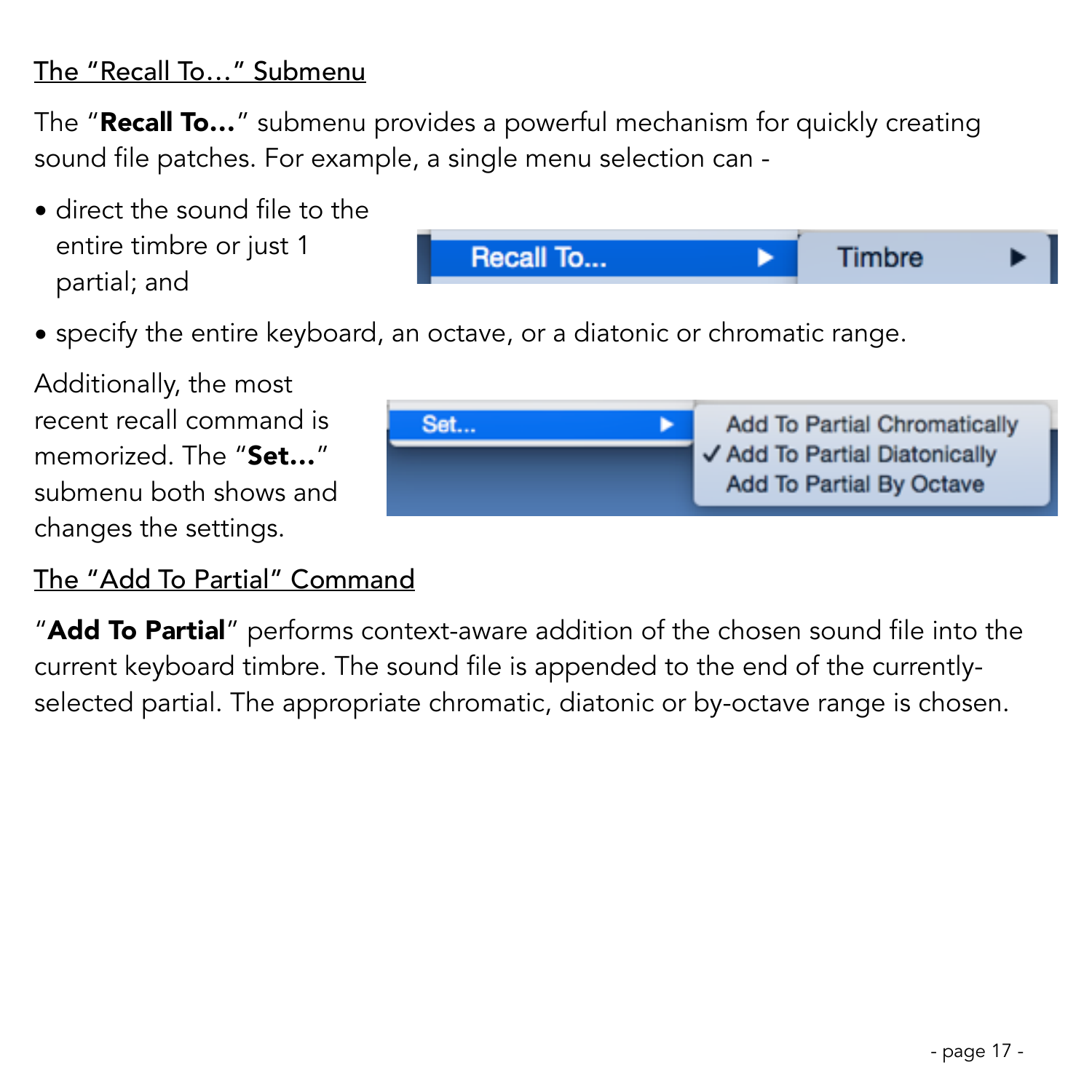## Suggested Patch Design Workflow

The implementation of the various Sound File Recall options recommends the following patch design methodology:

- 1. Begin by using the search and sort functions on the Sound File Tab to identify appropriate sound file candidates for the patch. Use the space bar to turn on audition. Sound files can be auditioned out your computer audio connection with a single click.
- 2. Use "Recall To..." submenu to recall the first sound file to the appropriate range on the keyboard. When the sound file is assigned to an octave, the G is chosen to play back the sound file at its original pitch.
- 3. If you prefer to work with just the white keys of the keyboard (diatonically), use the Set... menu to select Add To Partial Diatonically.
- 4. Then use a **Shift-Click** to add additional sound files to the patch. The sound files will be added up the keyboard using the chosen chromatic, diatonic or by-octave selection. You could also use the arrow keys and **Enter** from the keyboard to activate a sound file (**Enter** recalls the sound file - **Shift-Enter** adds the sound file to the patch).
- 5. To start over use an **Option-Click** to repeat the **Recall To...** command with a different sound file. The timbre or partial is cleared and the sound file is assigned to the starting range.